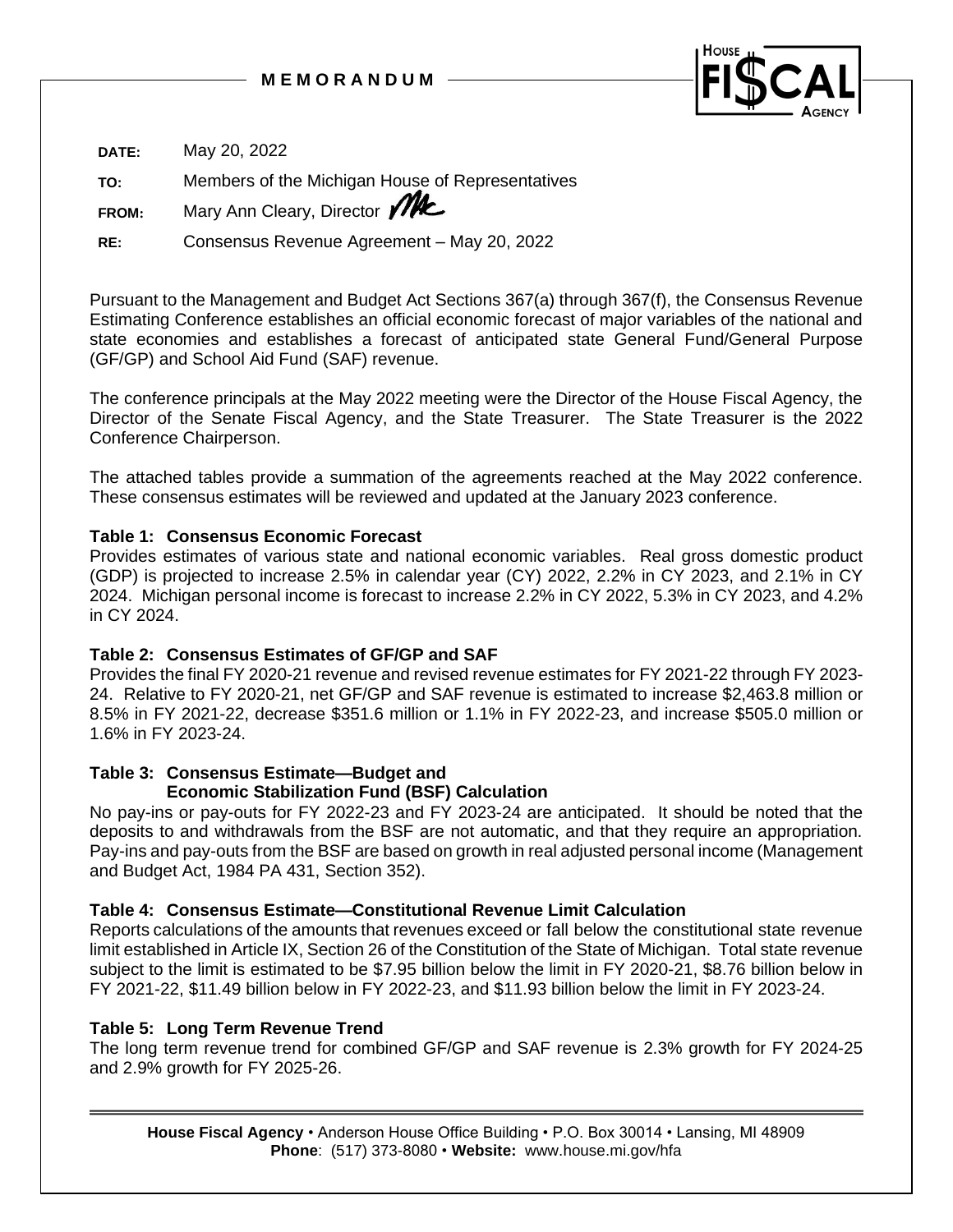### **Table 6 and Table 7: Consensus Estimate—School Aid Revenue Adjustment Factor and Pupil Membership Adjustment Factor**

Reports consensus estimates of revenue adjustment factor and pupil membership for FY 2022-23 and FY 2023-24. The revenue adjustment factor is multiplied by the pupil membership adjustment factor to determine the index, the statutorily recommended increase or decrease in the per pupil foundation allowance. The School Aid Index for FY 2022-23 is 1.0387 and FY 2023-24 is 1.0148. The index would equal a 3.9% increase in the foundation allowance in FY 2022-23 and 1.5% increase in FY 2023-24.

### **Table 8: Consensus Estimate—Child Development and Care (CDC) Program Caseload Costs**

Reports consensus estimates of CDC caseload costs for FY 2021-22 through FY 2023-24. The annual CDC cost is estimated at \$319.8 million for FY 2021-22, \$363.1 for FY 2022-23, and \$299.0 for FY 2023-24.

# **Table 9: Consensus Estimate—Human Services and Medicaid Expenditures**

Reviews consensus Gross and GF/GP expenditure estimates for Human Services caseload programs and Medicaid programs. Human Services caseload program GF/GP expenditures are estimated to decrease \$47.7\* million in FY 2021-22, \$40.7 million in FY 2022-23, and \$40.7 million FY 2023-24. Medicaid GF/GP expenditures are estimated to decrease \$738.9\* million in FY 2021-22, \$167.5 million in FY 2022-23, and \$167.5 million in FY 2023-24.

If you have any questions regarding this information, please do not hesitate to call.

**Attachments** 

<sup>\*</sup> FY 2021-22 General Fund/General Purpose (GF/GP) estimate includes savings of \$673.3 million due to continuation of the 6.2% increase in Medicaid and Title IV-E match rates from January 1, 2022 to September 30, 2022. The FY 2022-23 GF/GP estimate does not assume continuation of the enhanced Medicaid and Title IV-E rates. .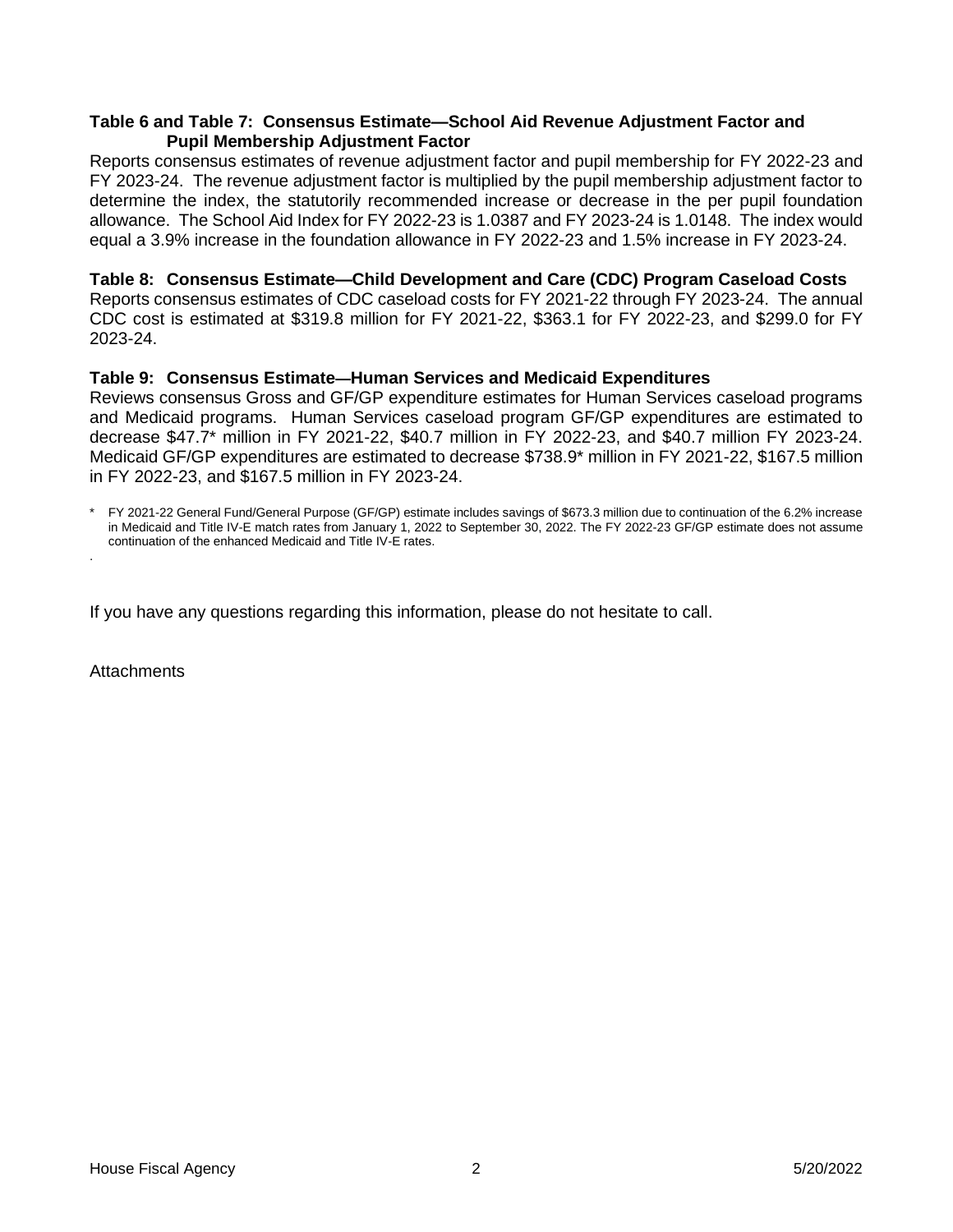|                                                                          |                            | ,                            |                                       |                              |                                |                              |                                       |
|--------------------------------------------------------------------------|----------------------------|------------------------------|---------------------------------------|------------------------------|--------------------------------|------------------------------|---------------------------------------|
|                                                                          | Calendar<br>2021<br>Actual | Calendar<br>2022<br>Forecast | % Change<br>from<br><b>Prior Year</b> | Calendar<br>2023<br>Forecast | % Change<br>from<br>Prior Year | Calendar<br>2024<br>Forecast | % Change<br>from<br><b>Prior Year</b> |
| <b>United States</b>                                                     |                            |                              |                                       |                              |                                |                              |                                       |
| <b>Real Gross Domestic Product</b><br>(Billions of Chained 2012 Dollars) | \$19,427                   | \$19,913                     | 2.5%                                  | \$20,351                     | 2.2%                           | \$20,778                     | 2.1%                                  |
| Implicit Price Deflator GDP<br>$(2012 = 100)$                            | 118.4                      | 125.9                        | 6.3%                                  | 130.7                        | 3.8%                           | 134.0                        | 2.5%                                  |
| <b>Consumer Price Index</b><br>$(1982 - 84 = 100)$                       | 270.970                    | 290.978                      | 7.4%                                  | 301.819                      | 3.7%                           | 309.703                      | 2.6%                                  |
| Consumer Price Index - Fiscal Year<br>$(1982 - 84 = 100)$                | 266.616                    | 286.520                      | 7.5%                                  | 299.618                      | 4.6%                           | 307.807                      | 2.7%                                  |
| <b>Personal Consumption Deflator</b><br>$(2012 = 100)$                   | 115.5                      | 122.2                        | 5.8%                                  | 126.4                        | 3.4%                           | 129.6                        | 2.5%                                  |
| 3-month Treasury Bills<br>Interest Rate (Percent)                        | 0.1%                       | 1.3%                         |                                       | 2.9%                         |                                | 3.0%                         |                                       |
| Unemployment Rate - Civilian<br>(Percent)                                | 5.3%                       | 3.6%                         |                                       | 3.8%                         |                                | 3.9%                         |                                       |
| Wage and Salary Employment<br>(Millions)                                 | 146,124                    | 151,969                      | 4.0%                                  | 153,793                      | 1.2%                           | 154,562                      | 0.5%                                  |
| <b>Housing Starts</b><br>(Millions of Starts)                            | 1.601                      | 1.650                        | 3.1%                                  | 1.551                        | $(6.0\%)$                      | 1.557                        | 0.4%                                  |
| Light Vehicle Sales<br>(Millions of Units)                               | 14.9                       | 15.2                         | 1.7%                                  | 16.4                         | 7.9%                           | 17.0                         | 3.7%                                  |
| Passenger Car Sales<br>(Millions of Units)                               | 3.4                        | 3.3                          | $(1.5\%)$                             | 3.2                          | $(3.0\%)$                      | 3.2                          | $0.0\%$                               |
| Light Truck Sales<br>(Millions of Units)                                 | 11.6                       | 11.9                         | 2.6%                                  | 13.2                         | 10.9%                          | 13.8                         | 4.5%                                  |
| Big 3 Share of Light Vehicles<br>(Percent)                               | 36.0%                      | 38.8%                        |                                       | 38.2%                        |                                | 37.4%                        |                                       |
| <u>Michigan</u>                                                          |                            |                              |                                       |                              |                                |                              |                                       |
| Wage and Salary Employment<br>(Thousands)                                | 4,194                      | 4,349                        | 3.7%                                  | 4,414                        | 1.5%                           | 4,441                        | 0.6%                                  |
| Unemployment Rate<br>(Percent)                                           | 5.9%                       | 4.4%                         |                                       | 4.5%                         |                                | 4.5%                         |                                       |
| <b>Personal Income</b><br>(Millions of Dollars)                          | \$558,330                  | \$570,613                    | 2.2%                                  | \$600,856                    | 5.3%                           | \$626,092                    | 4.2%                                  |
| Real Personal Income<br>(Millions of 1982-84 Dollars)                    | \$225,310                  | \$214,460                    | $(4.8\%)$                             | \$217,754                    | 1.5%                           | \$221,289                    | 1.6%                                  |
| <b>Wages and Salaries</b><br>(Millions of Dollars)                       | \$264,563                  | \$289,167                    | 9.3%                                  | \$303,626                    | 5.0%                           | \$314,860                    | 3.7%                                  |
| Detroit Consumer Price Index<br>$(1982 - 84 = 100)$                      | 247.805                    | 266.069                      | 7.4%                                  | 275.933                      | 3.7%                           | 282.929                      | 2.5%                                  |
| Detroit CPI - Fiscal Year<br>$(1982 - 84 = 100)$                         | 244.089                    | 262.185                      | 7.4%                                  | 274.033                      | 4.5%                           | 281.360                      | 2.7%                                  |

### **Table 1 Consensus Economic Forecast May 2022**

*Note: Percentages may not calculate exactly due to rounding.*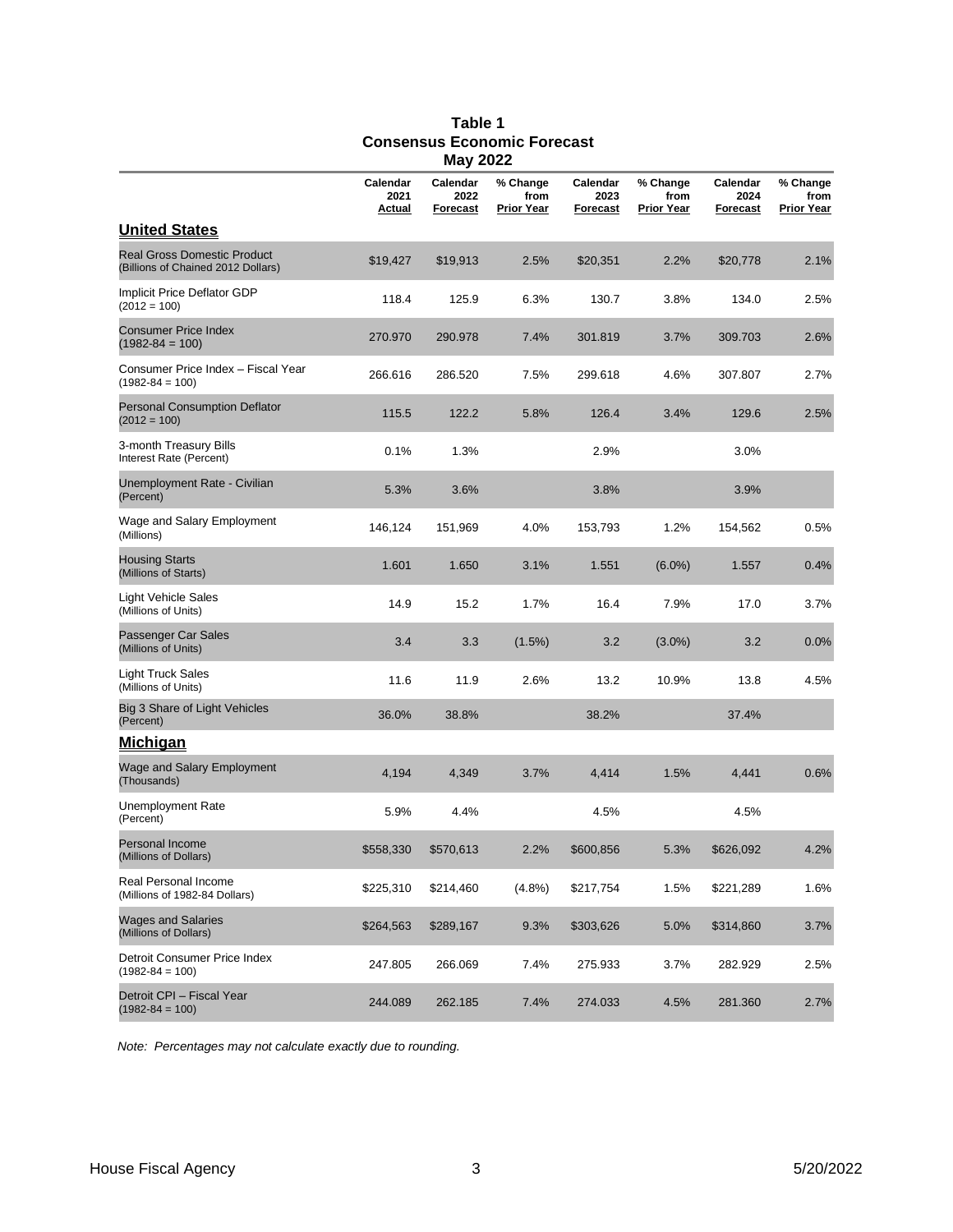|                                                |                     |                                  |                              | FY 2021-22                       |      |                                     | FY 2022-23                       |           |                                     | FY 2023-24                       |      |
|------------------------------------------------|---------------------|----------------------------------|------------------------------|----------------------------------|------|-------------------------------------|----------------------------------|-----------|-------------------------------------|----------------------------------|------|
|                                                | FY 2020-21<br>Final | <b>Change From</b><br>FY 2019-20 | May 2022<br><b>Consensus</b> | <b>Change From</b><br>FY 2020-21 |      | <b>May 2022</b><br><b>Consensus</b> | <b>Change From</b><br>FY 2021-22 |           | <b>May 2022</b><br><b>Consensus</b> | <b>Change From</b><br>FY 2022-23 |      |
| <b>General Fund/</b><br><b>General Purpose</b> |                     |                                  |                              |                                  |      |                                     |                                  |           |                                     |                                  |      |
| <b>Baseline</b>                                | \$14,860.4          |                                  | \$15,940.7                   | \$1,080.3                        | 7.3% | \$15,346.5                          | (\$594.2)                        | (3.7%)    | \$15,543.1                          | \$196.6                          | 1.3% |
| Tax Adjustments                                | (\$1,860.2)         |                                  | (\$1,760.9)                  | \$99.3                           |      | (\$1,373.0)                         | \$387.9                          |           | (\$1,314.2)                         | \$58.8                           |      |
| <b>Net GF/GP Revenue</b>                       | \$13,000.2          | 20.6%                            | \$14,179.8                   | \$1,179.6                        | 9.1% | \$13,973.5                          | (\$206.3)                        | (1.5%)    | \$14,228.9                          | \$255.4                          | 1.8% |
| <b>School Aid Fund Revenue</b>                 |                     |                                  |                              |                                  |      |                                     |                                  |           |                                     |                                  |      |
| <b>Baseline</b>                                | \$16,208.9          |                                  | \$17,273.2                   | \$1,064.3                        | 6.6% | \$17,340.6                          | \$67.4                           | 0.4%      | \$17,608.0                          | \$267.4                          | 1.5% |
| Tax Adjustments                                | (\$152.5)           |                                  | \$67.4                       | \$219.9                          |      | (\$145.3)                           | (\$212.7)                        |           | (\$163.1)                           | (\$163.1)                        |      |
| <b>Net SAF Revenue</b>                         | \$16,056.4          | 14.8%                            | \$17,340.6                   | \$1,284.2                        | 8.0% | \$17,195.3                          | (\$145.3)                        | (0.8% )   | \$17,444.9                          | \$249.6                          | 1.5% |
| <b>Total GF/GP and SAF</b>                     |                     |                                  |                              |                                  |      |                                     |                                  |           |                                     |                                  |      |
| <b>Baseline</b>                                | \$31,069.3          |                                  | \$33,213.9                   | \$2,144.6                        | 6.9% | \$32,687.1                          | (\$526.8)                        | $(1.6\%)$ | \$33,151.1                          | \$464.0                          | 1.4% |
| Tax Adjustments                                | (\$2,012.7)         |                                  | (\$1,693.5)                  | \$319.2                          |      | (\$1,518.3)                         | \$175.2                          |           | (\$1,477.3)                         | (\$104.3)                        |      |
| Net GF/GP and SAF                              | \$29,056.6          | 17.3%                            | \$31,520.4                   | \$2,463.8                        | 8.5% | \$31,168.8                          | (\$351.6)                        | $(1.1\%)$ | \$31,673.8                          | \$505.0                          | 1.6% |

### **Table 2 May 2022: Revenue Comparison and Consensus Estimates of GF/GP and SAF (Millions of Dollars)**

*Numbers may not calculate exactly due to rounding.*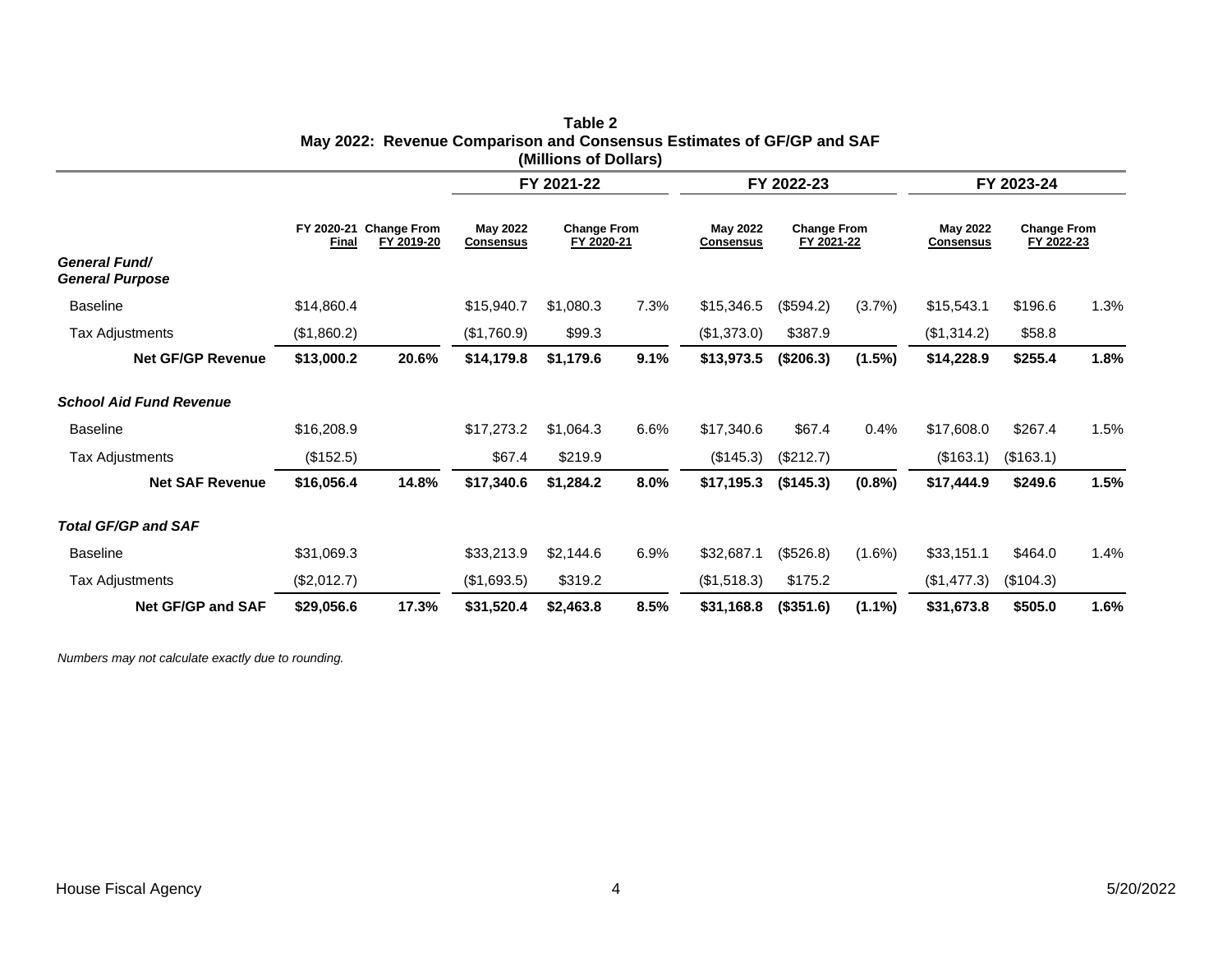|                                                        | FY 2022-23 Pay-In /<br>FY 2021-22 Pay-Out<br><b>Calculation</b> |                         | FY 2023-24 Pay-In /<br>FY 2022-23 Pay-Out<br><b>Calculation</b> |                         | FY 2023-24 Pay-Out<br><b>Calculation</b> |                      |
|--------------------------------------------------------|-----------------------------------------------------------------|-------------------------|-----------------------------------------------------------------|-------------------------|------------------------------------------|----------------------|
|                                                        | CY 2021                                                         | CY 2022                 | CY 2022                                                         | CY 2023                 | CY 2023                                  | CY 2024              |
| Michigan Personal Income <sup>(1)</sup>                | \$558,330                                                       | \$570,613               | \$570,613                                                       | \$600,856               | \$600,856                                | \$626,092            |
| Less Transfer Payments <sup>(1)</sup>                  | \$148,521                                                       | \$130,122               | \$130,122                                                       | \$136,698               | \$136,698                                | \$142,220            |
| Income Net of Transfers                                | \$409,809                                                       | \$440,491               | \$440,491                                                       | \$464,158               | \$464,158                                | \$483,872            |
| Detroit CPI <sup>(2)</sup><br>for 12 months ending     | 2.478<br>(Dec. 2021)                                            | 2.661<br>(Dec. 2022)    | 2.661<br>(Dec 2022)                                             | 2.759<br>(Dec. 2023)    | 2.759<br>(Dec. 2023)                     | 2.829<br>(Dec. 2024) |
| Real Adjusted Michigan<br>Personal Income              | \$165,375                                                       | \$165,555               | \$165,555                                                       | \$168,214               | \$168,214                                | \$171,040            |
| Change in Real Adjusted<br>Personal Income             |                                                                 | 0.1%                    |                                                                 | 1.6%                    |                                          | 1.7%                 |
| Amount Under 0%<br>Between 0% and 2%<br>Excess Over 2% |                                                                 | N/A<br>0.1%<br>N/A      |                                                                 | N/A<br>1.6%<br>N/A      |                                          | N/A<br>1.7%<br>N/A   |
| <b>GF/GP Revenue</b>                                   | FY 2021-22                                                      | \$14,179.8              | FY 2022-23                                                      | \$13,973.5              | FY 2023-24                               | \$14,228.9           |
| <b>BSF PAY-IN</b> $(3)$<br><b>BSF PAY-OUT(3)</b>       | FY 2022-23<br>FY 2021-22                                        | No Pay-In<br>No Pay-Out | FY 2023-24<br>FY 2022-23                                        | No Pay-In<br>No Pay-Out | FY 2023-24                               | No Pay-Out           |

**Table 3 May 2022: Consensus Estimate for Budget and Economic Stabilization Fund Calculation (Millions of Dollars)**

*Notes:*

*1. Personal Income and Transfer Payments: CY 2020 and CY 2021 are from the U.S. Bureau of Economic Analysis. Subsequent years are May 2022 consensus estimates.*

*2. Detroit Consumer Price Index: CY 2021 value as reported by the U.S. Bureau of Labor Statistics. Subsequent years are May 2022 consensus estimates.*

*3. Calculation done per MCL 18.1352.*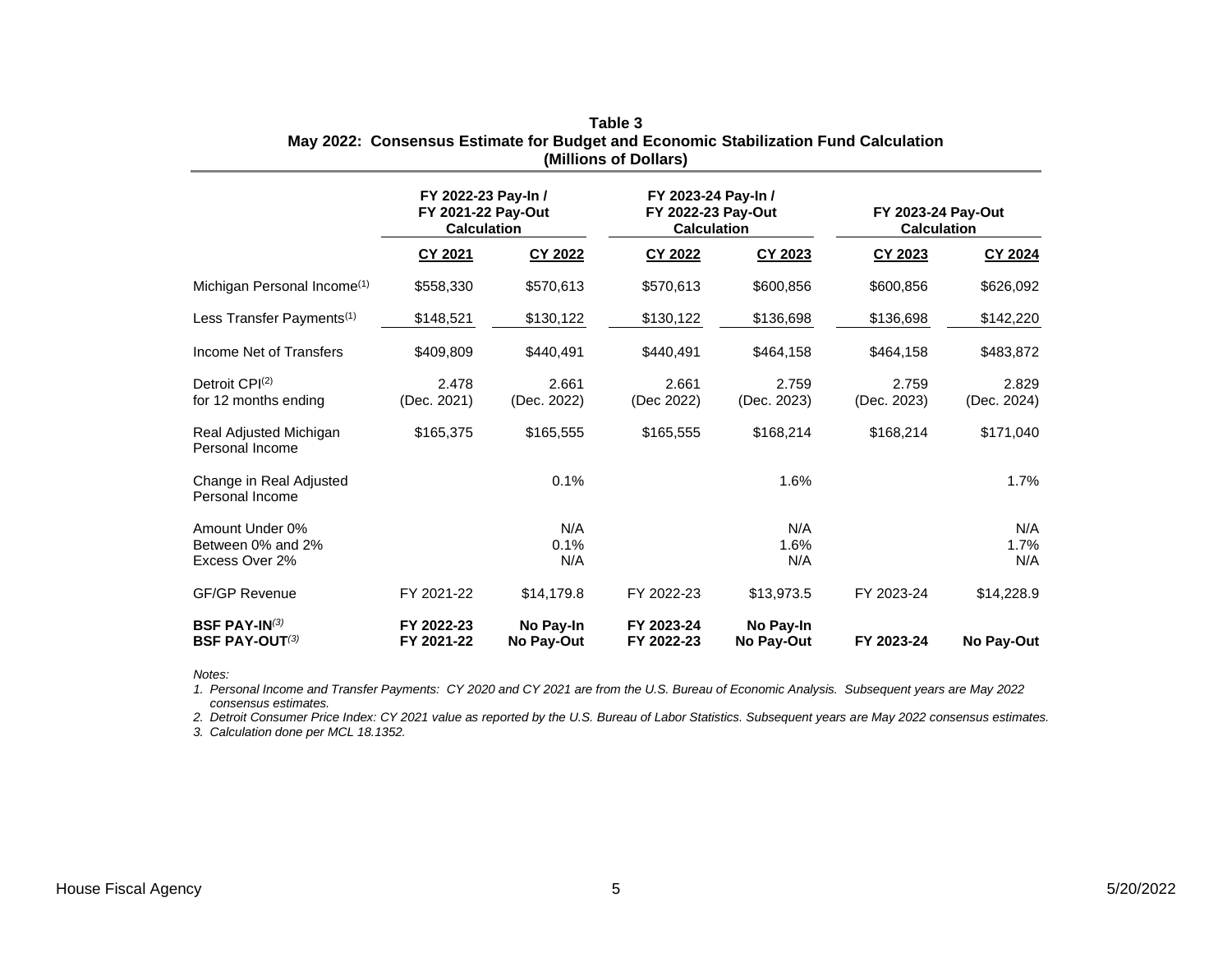|                                       | <b>Constitutional Revenue Limit Calculation</b><br>(Millions of Dollars) |                                                   |                                                   |                                                   |
|---------------------------------------|--------------------------------------------------------------------------|---------------------------------------------------|---------------------------------------------------|---------------------------------------------------|
|                                       | FY 2020-21<br><b>Consensus</b><br><b>May 2022</b>                        | FY 2021-22<br><b>Consensus</b><br><b>May 2022</b> | FY 2022-23<br><b>Consensus</b><br><b>May 2022</b> | FY 2023-24<br><b>Consensus</b><br><b>May 2022</b> |
| <b>Revenue Subject to Limit</b>       |                                                                          |                                                   |                                                   |                                                   |
| Consensus                             |                                                                          |                                                   |                                                   |                                                   |
| Net General Fund General Purpose      | \$13,000.2                                                               | \$14,179.8                                        | \$13,973.5                                        | \$14,228.9                                        |
| <b>Constitutional Revenue Sharing</b> | \$962.5                                                                  | \$1,054.7                                         | \$1,043.7                                         | \$1,058.8                                         |
| Net School Aid Fund                   | \$16,056.4                                                               | \$17,340.6                                        | \$17,195.3                                        | \$17,444.9                                        |
| Transportation                        | \$3,593.7                                                                | \$3,848.3                                         | \$3,985.5                                         | \$4,091.0                                         |
| <b>Other Restricted Revenue</b>       | \$5,100.0                                                                | \$5,202.0                                         | \$5,306.0                                         | \$5,412.2                                         |
| Less: GF/GP Federal Aid               | (\$8.3)                                                                  | (\$10.0)                                          | (\$10.0)                                          | (\$10.0)                                          |
| <b>Total Revenue Subject to Limit</b> | \$38,704.5                                                               | \$41,615.4                                        | \$41,494.0                                        | \$42,225.8                                        |
| <b>Revenue Limit</b>                  | CY 2019                                                                  | CY 2020                                           | CY 2021                                           | CY 2022                                           |
| Personal Income                       | \$491,632                                                                | \$530,809                                         | \$558,330                                         | \$570,613                                         |
| Ratio                                 | 9.49%                                                                    | 9.49%                                             | 9.49%                                             | 9.49%                                             |
| <b>Revenue Limit</b>                  | \$46,655.9                                                               | \$50,373.8                                        | \$52,985.5                                        | \$54,151.2                                        |
| <b>Total Revenue Subject to Limit</b> | \$466.6                                                                  | \$503.7                                           | \$529.9                                           | \$541.5                                           |
| <b>Amount Under (Over) Limit</b>      | \$7,951.4                                                                | \$8,758.4                                         | \$11,491.5                                        | \$11,925.4                                        |

**Table 4 May 2022 Consensus Estimate Constitutional Revenue Limit Calculation**

*Numbers may not calculate exactly due to rounding.*

*Note: CY 2019 Personal Income is used for the FY 2021 revenue limit calculation, CY 2020 for FY 2022, CY 2021 for FY 2023 and CY 2022 for FY 2024.*

*.*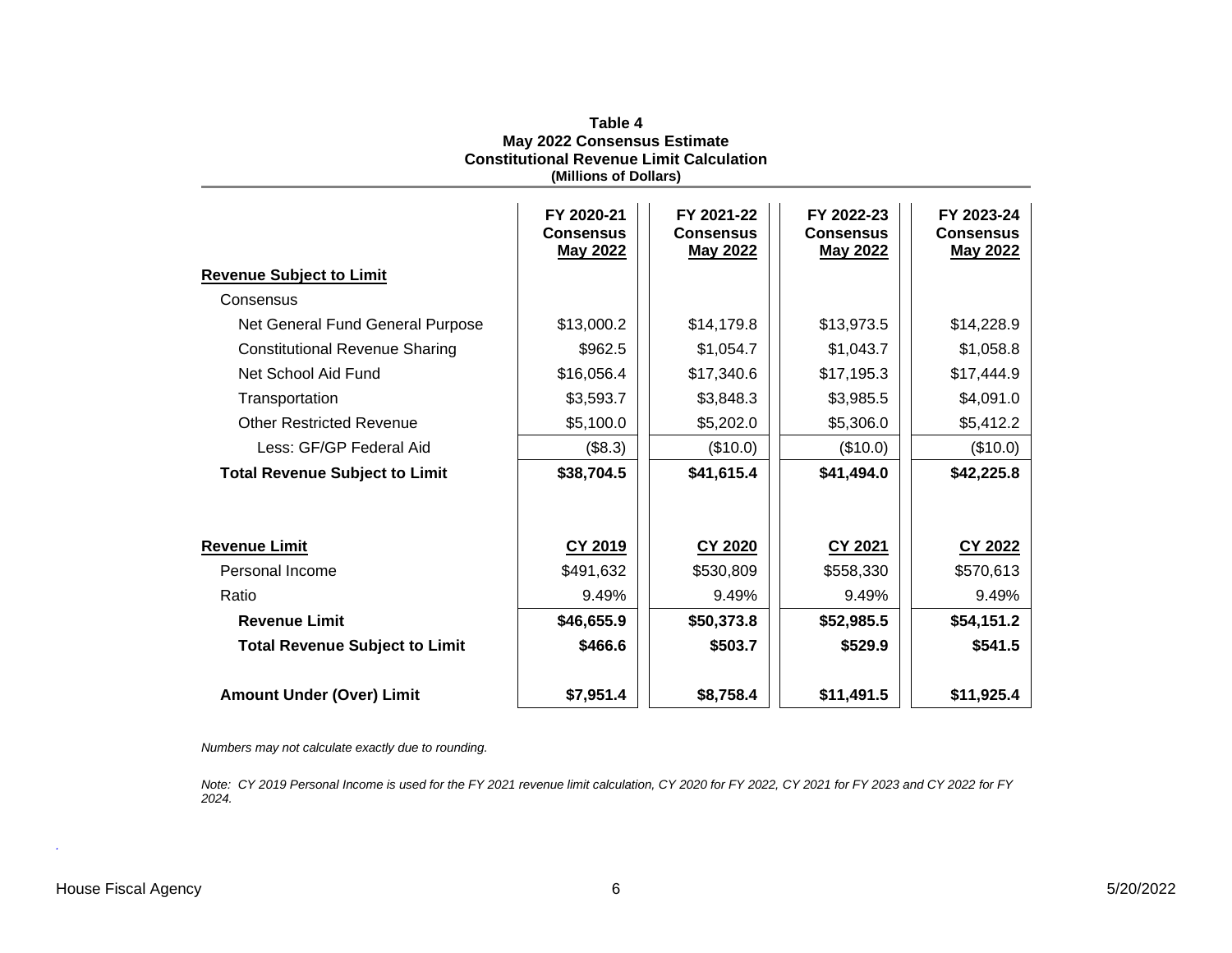### **Table 5 May 2022 Consensus Estimate Long Term Revenue Trend (Millions of Dollars)**

|                               | FY 2024-25 | FY 2025-26 |
|-------------------------------|------------|------------|
| <b>Net GF/GP Revenue</b>      | \$14,553.1 | \$15,089.4 |
| Growth                        | 2.3%       | 3.7%       |
| <b>Net SAF Revenue</b>        | \$17,836.5 | \$18,240.6 |
| Growth                        | 2.2%       | 2.3%       |
| <b>Combined GF/GP and SAF</b> | \$32,389.6 | \$33,330.0 |
| Growth                        | 2.3%       | 2.9%       |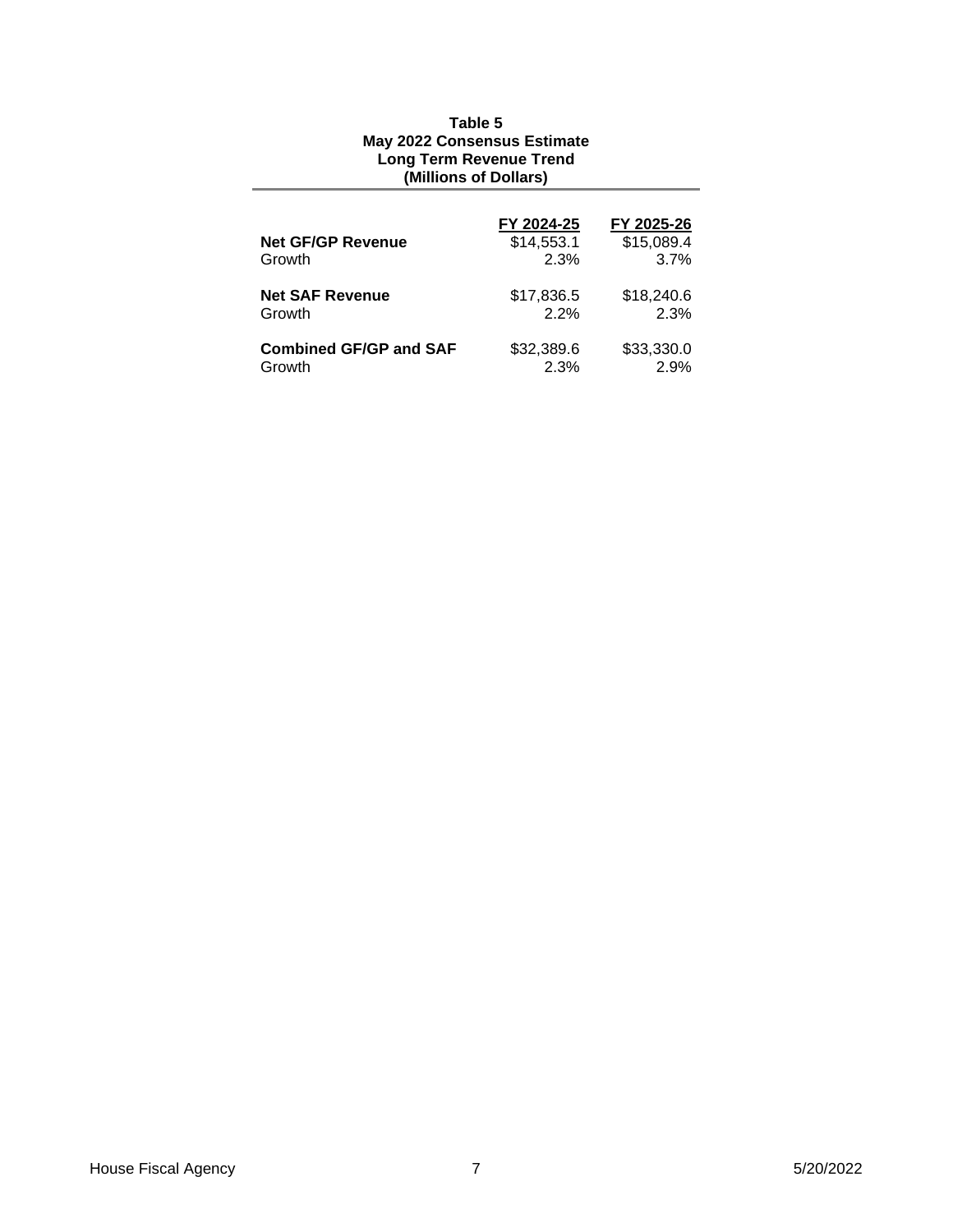#### **Table 6 May 2022 Consensus Estimate Revenue Adjustment Factor and Pupil Membership Adjustment Factor for FY 2022-23**

| <b>Revenue Adjustment Factor (Millions of \$)</b>                    |                                  |                                     |     |                          |
|----------------------------------------------------------------------|----------------------------------|-------------------------------------|-----|--------------------------|
| <b>Baseline SAF Revenue</b>                                          | FY 2020-21<br>\$16,208.9         | FY 2021-22<br>\$17,273.2            |     | FY 2022-23<br>\$17,340.6 |
| <b>Balance Sheet Adjustments</b>                                     | (\$152.5)                        | \$67.4                              |     | (\$145.3)                |
| <b>Net SAF Estimate</b>                                              | \$16,056.4                       | \$17,340.6                          |     | \$17,195.3               |
|                                                                      |                                  |                                     |     |                          |
| Subtotal Adjustments to FY 2022-23 Base                              | \$7.2                            | (\$212.7)                           |     | \$0.0                    |
| Baseline Revenue on an FY 2022-23 Base                               | \$16,063.6                       | \$17,127.9                          |     | \$17,195.3               |
| Percent Change                                                       |                                  | 6.63%                               |     | 0.39%                    |
|                                                                      |                                  |                                     |     |                          |
| SAF Revenue Adjustment Calculation for FY 2022-23:                   |                                  |                                     |     |                          |
| Sum of FY 2020-21 and FY 2021-22<br>Sum of FY 2021-22 and FY 2022-23 | $$16,063.6 +$                    | \$17,127.9                          | $=$ | \$33,191.5               |
|                                                                      | $$17,127.9 +$                    | \$17,195.3                          | $=$ | \$34,323.2               |
| FY 2022-23 Revenue Adjustment Factor                                 |                                  |                                     |     | 1.0341                   |
| Note: Factor is calculated off a FY 2023 base year.                  |                                  |                                     |     |                          |
|                                                                      | January 2022<br><b>Consensus</b> | <b>May 2022</b><br><b>Consensus</b> |     |                          |
| <b>Pupil Membership Adjustment Factor</b>                            | <b>Estimate</b>                  | <b>Estimate</b>                     |     | Change                   |
| FY 2021-22                                                           |                                  |                                     |     |                          |
| <b>Local Districts</b>                                               | 1,255,500                        | 1,254,700                           |     | (800)                    |
| <b>Public School Academies</b>                                       | 150,500                          | 150,400                             |     | (100)                    |
| Total                                                                | 1,406,000                        | 1,405,100                           |     | (900)                    |
| FY 2022-23                                                           |                                  |                                     |     |                          |
| <b>Local Districts</b>                                               | 1,249,700                        | 1,247,900                           |     | (1,800)                  |
| <b>Public School Academies</b>                                       | 151,500                          | 151,000                             |     | (500)                    |
| Total                                                                | 1,401,200                        | 1,398,900                           |     | (2,300)                  |
|                                                                      |                                  |                                     |     |                          |
|                                                                      |                                  |                                     |     |                          |
|                                                                      | FY 2021-22                       | FY 2022-23                          |     |                          |
| Consensus Estimate of Pupil Membership                               | 1,405,100                        | 1,398,900                           |     |                          |
| Pupil Membership Adjustment Factor for FY 2022-23:                   |                                  |                                     |     |                          |
| FY 2021-22 Pupil Membership<br>$=$                                   | 1,405,100                        |                                     |     |                          |
| FY 2022-23 Pupil Membership<br>$=$                                   | 1,398,900                        |                                     |     |                          |
| FY 2022-23 Pupil Membership Adjustment Factor                        |                                  |                                     |     | 1.0044                   |
|                                                                      |                                  |                                     |     |                          |
| FY 2022-23 School Aid Index                                          |                                  |                                     |     | 1.0387                   |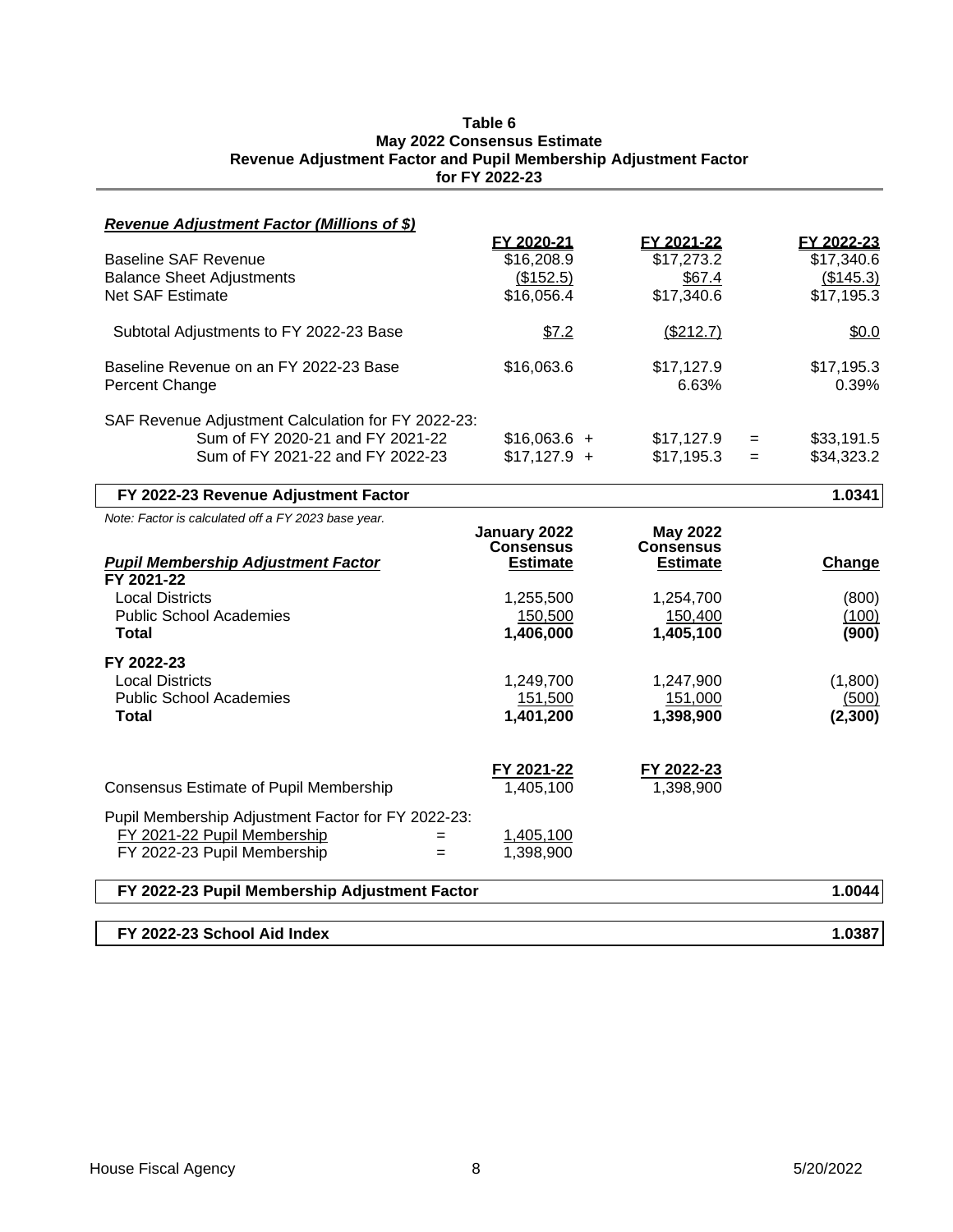### **Table 7 May 2022 Consensus Estimate Revenue Adjustment Factor and Pupil Membership Adjustment Factor for FY 2023-24**

| <b>Revenue Adjustment Factor (Millions of \$)</b>   |                                  |                                     |                   |
|-----------------------------------------------------|----------------------------------|-------------------------------------|-------------------|
|                                                     | FY 2021-22                       | FY 2022-23                          | FY 2023-24        |
| <b>Baseline SAF Revenue</b>                         | \$17,273.2                       | \$17,340.6                          | \$17,608.0        |
| <b>Balance Sheet Adjustments</b>                    | \$67.4                           | (\$145.3)                           | (\$163.1)         |
| <b>Net SAF Estimate</b>                             | \$17,340.6                       | \$17,195.3                          | \$17,444.9        |
| Subtotal Adjustments to FY 2023-24 Base             | (\$230.5)                        | (\$17.8)                            | \$0.0             |
| Baseline Revenue on an FY 2023-24 Base              | \$17,110.1                       | \$17,177.5                          | \$17,444.9        |
| Percent Change                                      |                                  | 0.39%                               | 1.56%             |
| SAF Revenue Adjustment Calculation for FY 2023-24:  |                                  |                                     |                   |
| Sum of FY 2021-22 and FY 2022-23                    | $$17,110.1 +$                    | \$17,177.5                          | \$34,287.6<br>$=$ |
| Sum of FY 2022-23 and FY 2023-24                    | $$17,177.5 +$                    | \$17,444.9                          | \$34,622.4<br>$=$ |
|                                                     |                                  |                                     |                   |
| FY 2023-24 Revenue Adjustment Factor                |                                  |                                     | 1.0098            |
| Note: Factor is calculated off a FY 2024 base year. |                                  |                                     |                   |
|                                                     | January 2022<br><b>Consensus</b> | <b>May 2022</b><br><b>Consensus</b> |                   |
| <b>Pupil Membership Adjustment Factor</b>           | <b>Estimate</b>                  | <b>Estimate</b>                     | Change            |
| FY 2022-23                                          |                                  |                                     |                   |
| <b>Local Districts</b>                              | 1,249,700                        | 1,247,900                           | (1,800)           |
| <b>Public School Academies</b>                      | 151,500                          | 151,000                             | (500)             |
| Total                                               | 1,401,200                        | 1,398,900                           | (2,300)           |
| FY 2023-24                                          |                                  |                                     |                   |
| <b>Local Districts</b>                              | 1,244,000                        | 1,241,000                           | (3,000)           |
| <b>Public School Academies</b>                      | 152,000                          | 151,000                             | (1,000)           |
| <b>Total</b>                                        | 1,396,000                        | 1,392,000                           | (4,000)           |
|                                                     |                                  |                                     |                   |
|                                                     | FY 2022-23                       | FY 2023-24                          |                   |
| <b>Consensus Estimate of Pupil Membership</b>       | 1,398,900                        | 1,392,000                           |                   |
| Pupil Membership Adjustment Factor for FY 2023-24:  |                                  |                                     |                   |
| FY 2022-23 Pupil Membership<br>$=$                  | 1,389,900                        |                                     |                   |
| FY 2023-24 Pupil Membership<br>$=$                  | 1,392,000                        |                                     |                   |
| FY 2023-24 Pupil Membership Adjustment Factor       |                                  |                                     | 1.0050            |
|                                                     |                                  |                                     |                   |
| FY 2023-24 School Aid Index                         |                                  |                                     | 1.0148            |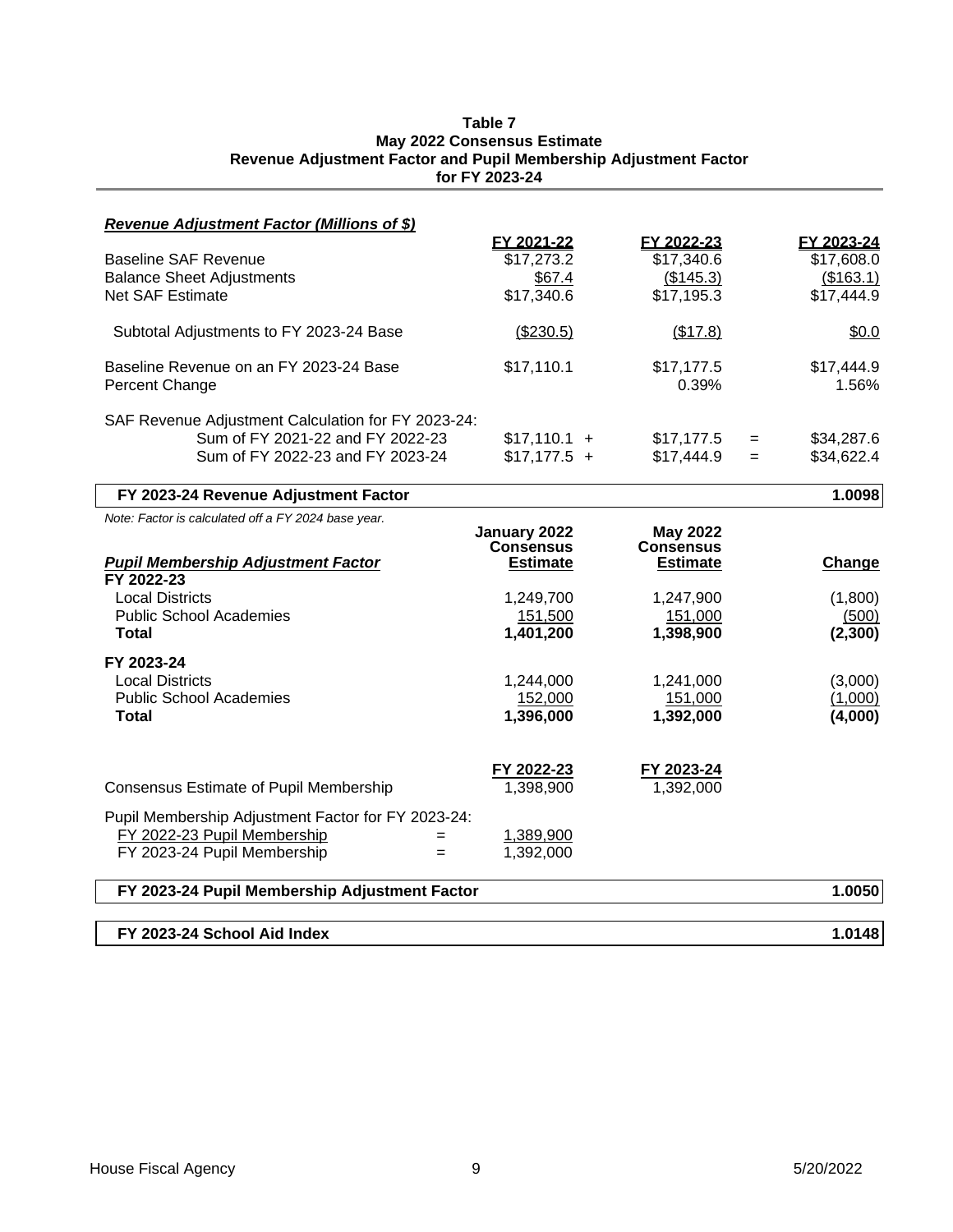#### **Table 8 May 2022 Consensus Estimate Department of Education Estimate for Child Development and Care FY 2021-22 Through FY 2023-24**

|                         | <b>Current Law</b> | May 2022<br><b>Consensus Estimate</b> | Difference from<br><b>Current Law</b> |
|-------------------------|--------------------|---------------------------------------|---------------------------------------|
| <b>FY 2021-22 Total</b> | \$565,184,000      | \$319,818,000                         | (\$245,366,000)                       |
| <b>FY 2022-23 Total</b> | \$448,808,000      | \$363,120,000                         | (\$85,688,000)                        |
| <b>FY 2023-24 Total</b> |                    | \$299,040,000                         |                                       |